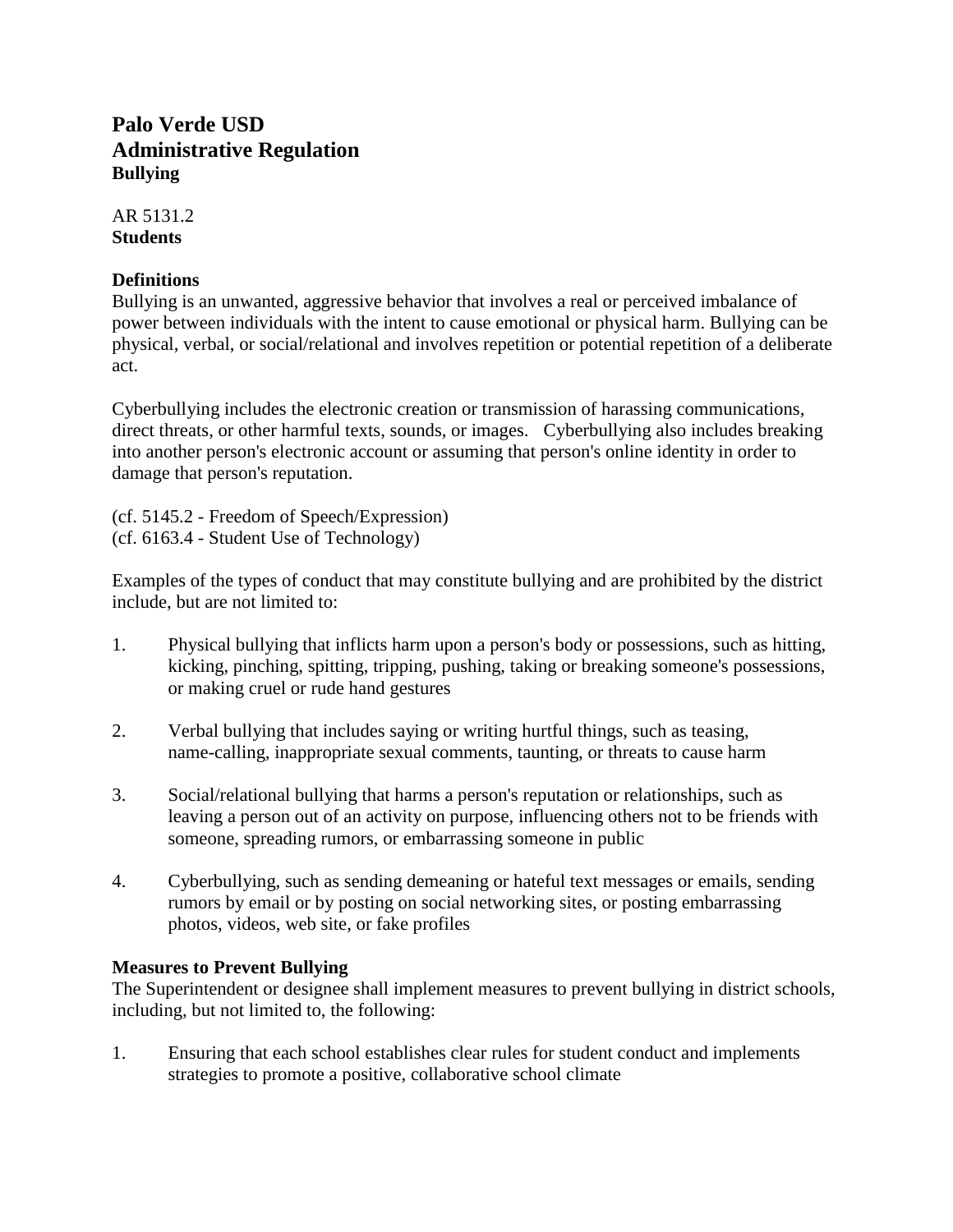#### (cf. 5131 - Conduct)

# (cf. 5137 - Positive School Climate)

- 2. Providing to students, through student handbooks and other age-appropriate means, information about district and school rules related to bullying, mechanisms available for reporting incidents or threats, and the consequences for engaging in bullying
- 3. Encouraging students to notify school staff when they are being bullied or when they suspect that another student is being bullied, and providing means by which students may report threats or incidents confidentially and anonymously
- 4. Conducting an assessment of bullying incidents at each school and, if necessary, increasing supervision and security in areas where bullying most often occurs, such as classrooms, playgrounds, hallways, restrooms, and cafeterias
- 5. Annually notifying district employees that, pursuant to Education Code 234.1, any school staff who witnesses an act of bullying against a student has a responsibility to immediately intervene to stop the incident when it is safe to do so

# **Staff Development**

The Superintendent or designee shall make the California Department of Education's online training module on the dynamics of bullying and cyberbullying, which includes the identification of bullying and cyberbullying and the implementation of strategies to address bullying, available annually to all certificated staff and to other employees who have regular interaction with students. (Education Code 32283.5)

(cf. 4131 - Staff Development) (cf. 4231 - Staff Development) (cf. 4331 - Staff Development)

The Superintendent or designee shall provide training to teachers and other school staff to raise their awareness about the legal obligation of the district and its employees to prevent discrimination, harassment, intimidation, and bullying of district students. Such training shall be designed to provide staff with the skills to:

- 1. Discuss the diversity of the student body and school community, including their varying immigration experiences
- 2. Discuss bullying prevention strategies with students, and teach students to recognize the behavior and characteristics of bullying perpetrators and victims
- 3. Identify the signs of bullying or harassing behavior
- 4. Take immediate corrective action when bullying is observed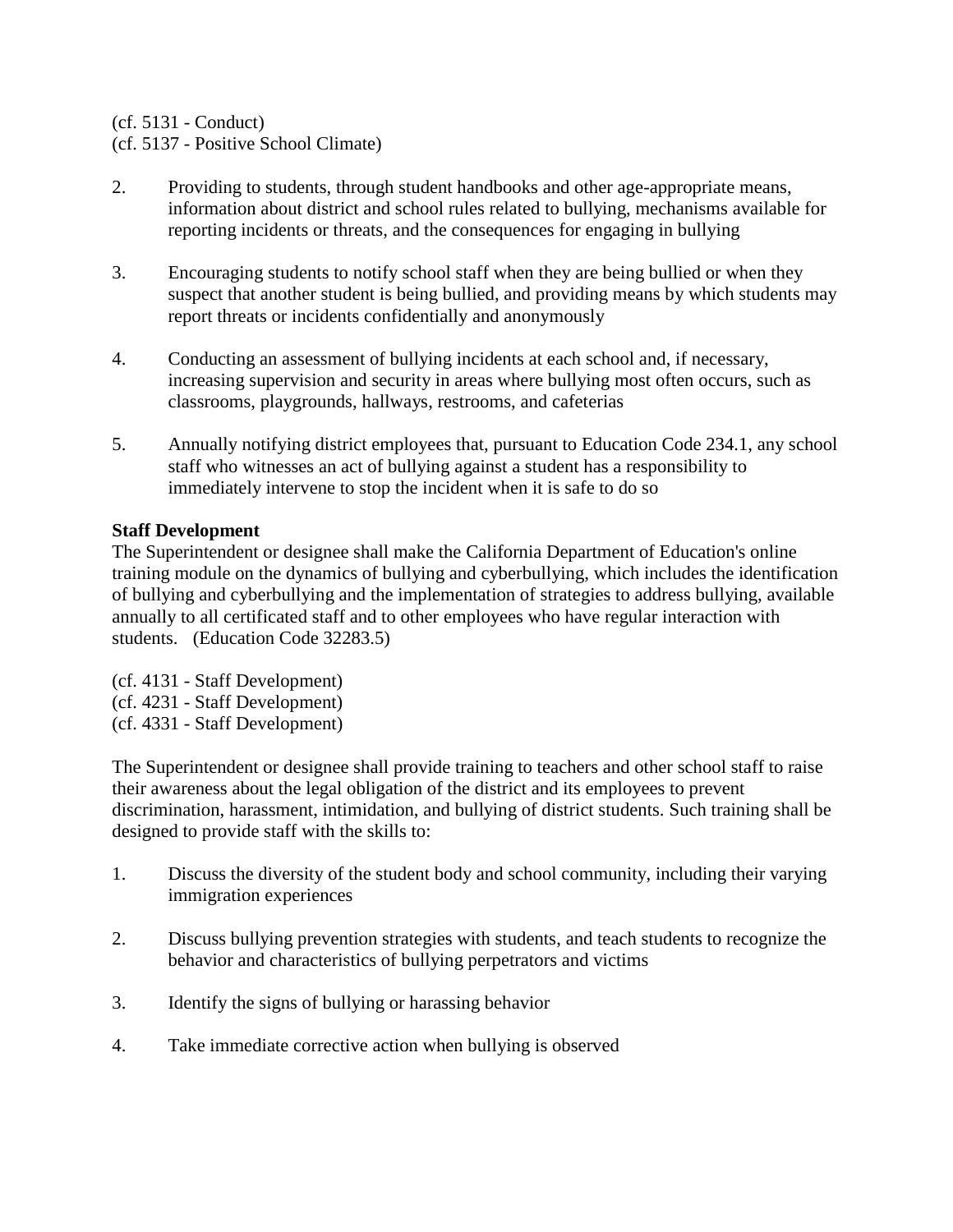5. Report incidents to the appropriate authorities, including law enforcement in instances of criminal behavior

#### **Student Instruction**

As appropriate, the district shall provide students with instruction, in the classroom or other educational settings, that promotes social-emotional learning, effective communication and conflict resolution skills, character/values education, respect for cultural and individual differences, self-esteem development, assertiveness skills, and appropriate online behavior.

(cf. 6142.8 - Comprehensive Health Education) (cf. 6142.94 - History-Social Science Instruction)

The district shall also educate students about the negative impact of bullying, discrimination, intimidation, and harassment based on actual or perceived immigration status, religious beliefs and customs, or any other individual bias or prejudice.

Students should be taught the difference between appropriate and inappropriate behaviors, how to advocate for themselves, how to help another student who is being bullied, and when to seek assistance from a trusted adult. As role models for students, staff shall be expected to demonstrate effective problem-solving and anger management skills.

To discourage cyberbullying, teachers may advise students to be cautious about sharing passwords, personal data, or private photos online and to consider the consequences of making negative comments about others online.

# **Reporting and Filing of Complaints**

Any student, parent/guardian, or other individual who believes that a student has been subjected to bullying or who has witnessed bullying may report the incident to a teacher, the principal, a compliance officer, or any other available school employee.

When a report of bullying is submitted, the principal or a district compliance officer shall inform the student or parent/guardian of the right to file a formal written complaint in accordance with AR 1312.3 - Uniform Complaint Procedures. The student who is the alleged victim of the bullying shall be given an opportunity to describe the incident, identify witnesses who may have relevant information, and provide other evidence of bullying.

# (cf. 1312.3 - Uniform Complaint Procedures)

Within one business day of receiving such a report, a staff member shall notify the principal of the report, whether or not a uniform complaint is filed. In addition, any school employee who observes an incident of bullying involving a student shall, within one business day, report such observation to the principal or a district compliance officer, whether or not the alleged victim files a complaint.

Within two business days of receiving a report of bullying, the principal shall notify the district compliance officer identified in AR 1312.3.